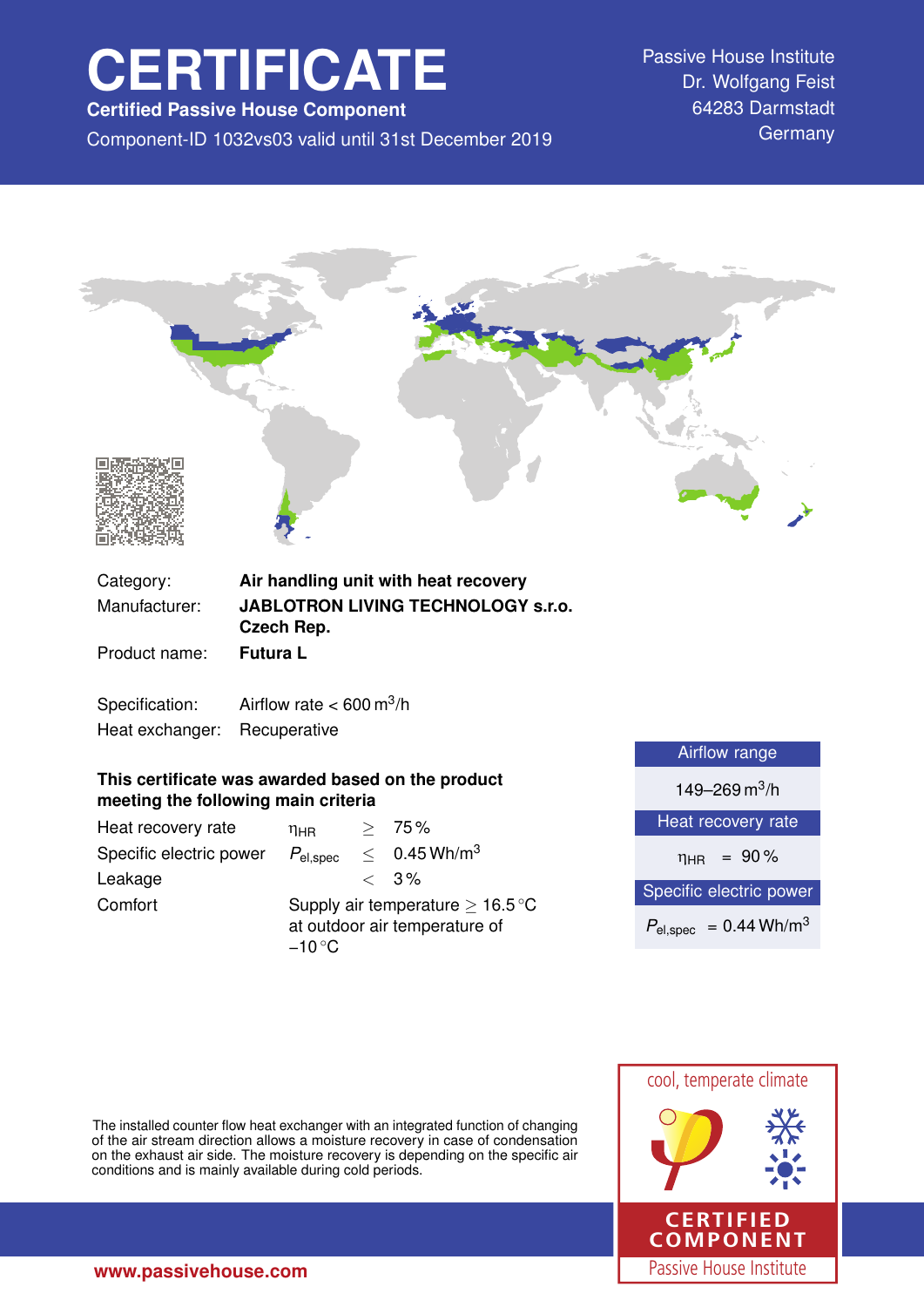## **JABLOTRON LIVING TECHNOLOGY s.r.o.** Holesovska 1692, 769 01 Holesov, Czech Rep.  $\hat{\sigma}$  +420 775 587 595 |  $\boxtimes$  [info@jablotronlt.com](mailto:info@jablotronlt.com) |  $\hat{\sigma}$  <http://rekuperace.jablotron.cz> |

#### **Passive House comfort criterion**

A supply air temperature of 17.1 ◦C is maintained at an outdoor air temperature of -10.0 ◦C.

#### **Efficiency criterion (heat recovery rate)**

The effective heat recovery rate is measured at a test facility using balanced mass flows of the outdoor and exhaust air. The boundary conditions for the measurement are documented in the testing procedure.

$$
\eta_{HR} = \frac{(\theta_{ETA} - \theta_{EHA}) + \frac{P_{el}}{\dot{m} \cdot c_p}}{(\theta_{ETA} - \theta_{ODA})}
$$

**With** 

 $n<sub>HR</sub>$  Heat recovery rate in %

θ*ETA* Extract air temperature in ◦C

θ*EHA* Exhaust air temperature in ◦C

θ*ODA* Outdoor air temperature in ◦C

*P*el Electric power in W

*m˙* Mass flow in kg/h

*c<sup>p</sup>* Specific heat capacity in W h/(kg K)

Heat recovery rate  $\eta_{HR}$  = 90%

#### **Efficiency criterion (electric power)**

The overall electrical power consumption of the device is measured at the test facility at an external pressure of 100 Pa (50 Pa, respectively, for the intake and outlet). This includes the general electrical power consumption for operation and control but not for frost protection.

**EXECUTE:** Specific electric power  

$$
P_{\text{el,spec}} = 0.44 \text{ Wh/m}^3
$$

#### **Efficiency ratio**

The efficiency ratio provides information about the overall energy performance of the respective ventilation unit. It specifies the achieved reduction in ventilation heat losses by using a ventilation unit with heat recovery rather than without.

> Efficiency ratio  $\epsilon_1$  = 0.70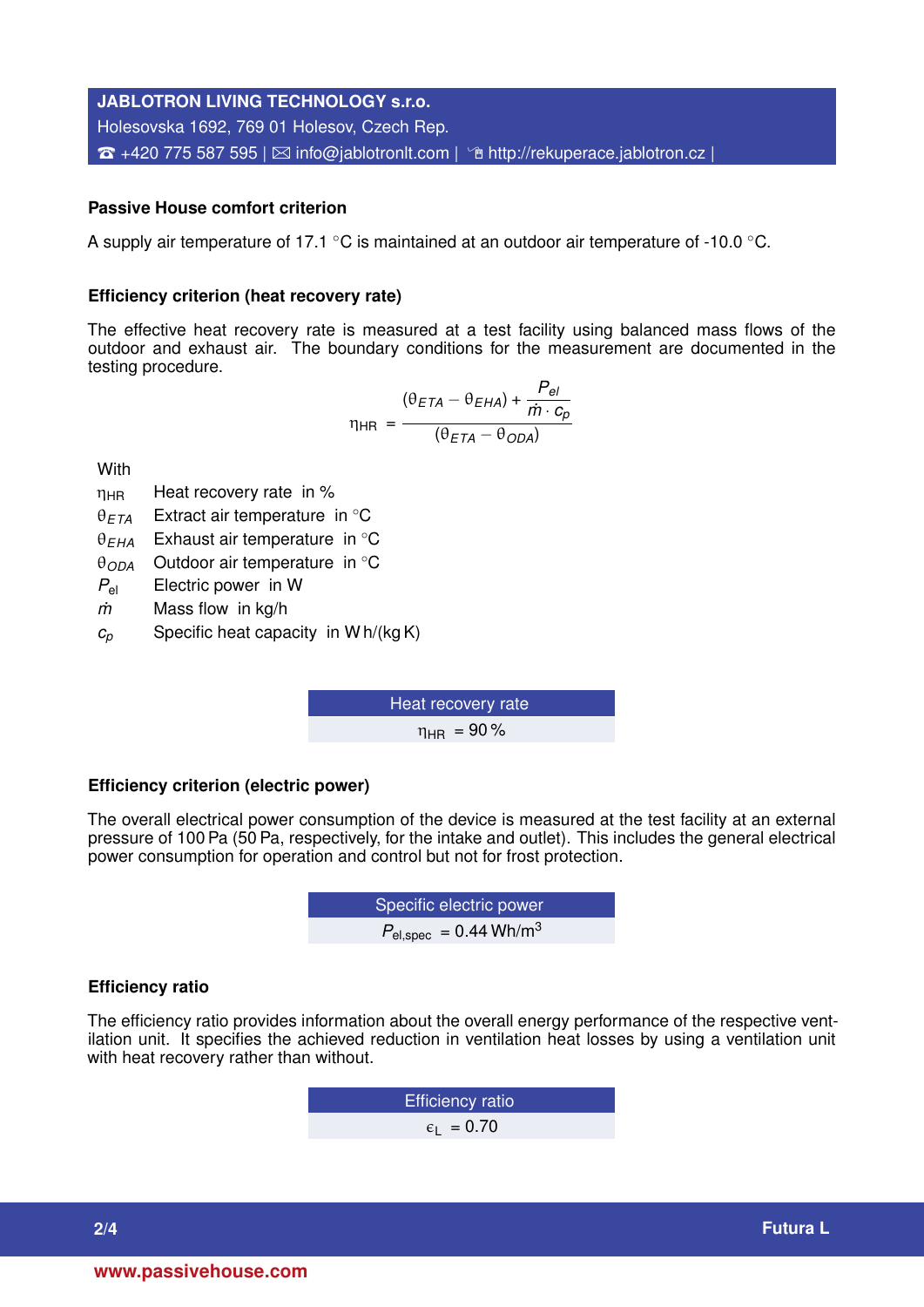#### **Leakage**

The leakage airflow must not exceed 3 % of the average airflow of the unit's operating range.

| Internal leakage | <b>External leakage</b> |  |  |
|------------------|-------------------------|--|--|
| $1.42\%$         | $0.84\%$                |  |  |

#### **Settings and airflow balance**

It must be possible to adjust the balance of airflows at the unit itself (either between the exhaust and the outdoor airflows or between the supply and the extract airflows, if the unit is respectively placed inside or outside of the insulated thermal envelope of the building).

- **This unit is certified for airflow rates of 149–269** m<sup>3</sup>/h.
- $\blacksquare$  Balancing the airflow rates of the unit is possible.
- The user should have at least all the following setting options:
	- $\checkmark$  Switching the system on and off.
	- $\checkmark$  Synchronized adjustment of the supply and extract airflows to basic ventilation (70–80%), standard ventilation (100 %) and increased ventilation (130 %) with a clear indication of the current setting.
- The device has a standby power consumption of 6.00 W. The target value of 1 W was exceeded. The device should be equipped with an additional external switch so that it can be disconnected from the mains, if required.
- After a power failure, the device will automatically resume operation.

#### **Acoustical testing**

The required limit for the sound power level of the device is 35 dB(A) in order to limit the sound pressure level in the installation room. The sound level target value of less than 25 dB(A) in living spaces and less than 30 dB(A)in functional spaces must be ensured by installing commercial silencers.The following sound power levels are met at an airflow rate of 270 m $^3$ /h:

| <b>Device</b> | Duct           |              |              |              |
|---------------|----------------|--------------|--------------|--------------|
|               | <b>Outdoor</b> | Supply air   | Extract air  | Exhaust air  |
| $56.9$ dB(A)  | 59.6 $dB(A)$   | 70.7 $dB(A)$ | 59.0 $dB(A)$ | 70.0 $dB(A)$ |

- The unit does not fulfil the requirements for the sound power level. The unit must therefore be installed acoustically separated from living areas.
- $\blacksquare$  One example of suitable silencers for supply and extract air ducts is mentioned in the detailed test report or can be obtained from the manufacturer. It is recommended to identify suitable silencers for each individual project.

#### **Indoor air quality**

This unit is equipped with following filter qualities by default:

| Outdoor air filter | Extract air filter |  |  |
|--------------------|--------------------|--|--|
| F7                 | F7                 |  |  |